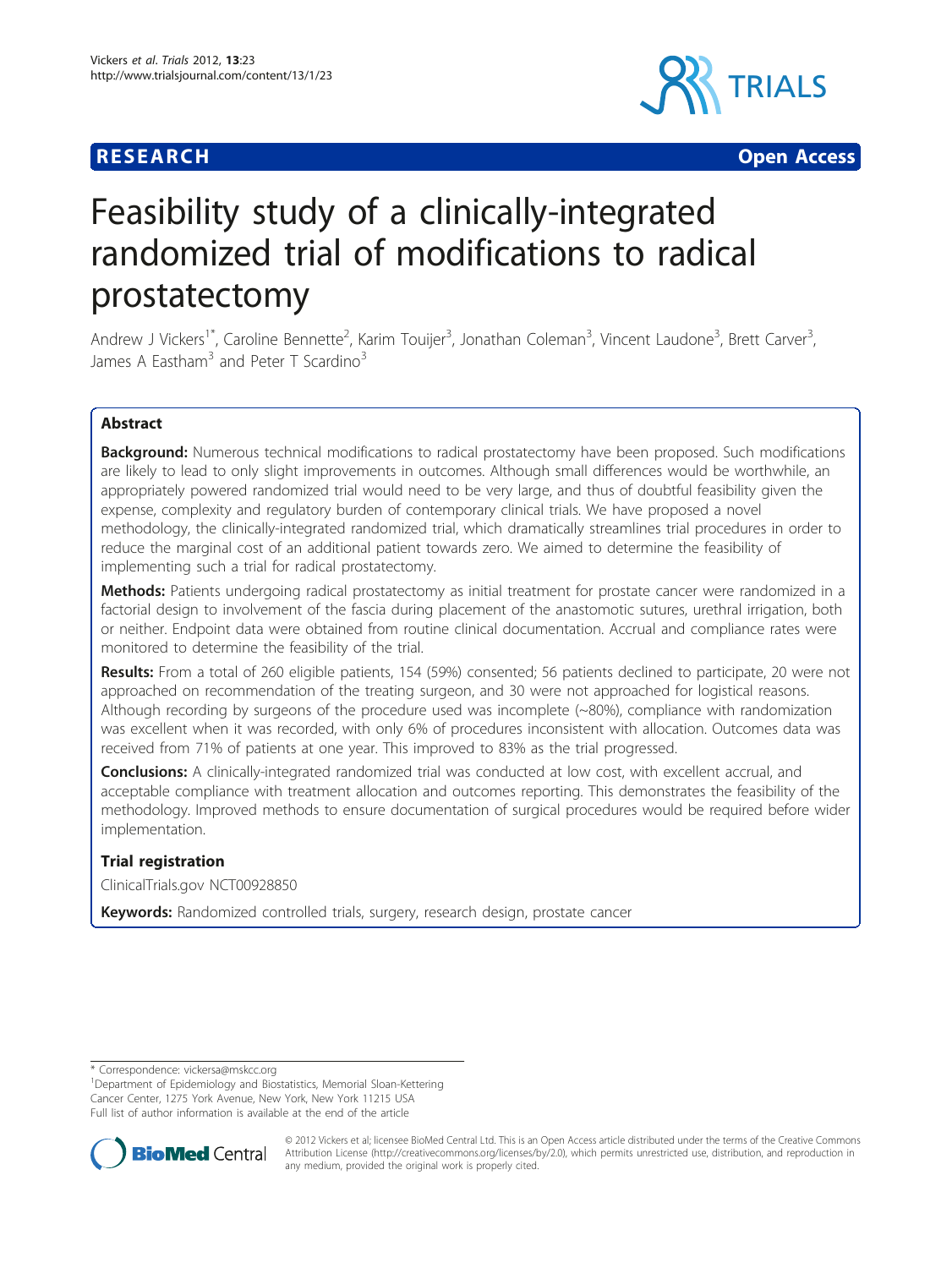# Background

A radical prostatectomy (RP) is one of the most complex operations performed by urologists. The ideal outcome of a RP is complete removal of the cancer with no sunsequent recurrence, minimal blood loss, no serious perioperative complications and complete recovery of erectile and urinary function. No surgeon achieves such results uniformly and it appears likely that results are highly sensitive to fine details of surgical technique.

Considerable recent data suggests that outcomes of RP are indeed surgeon dependent. The largest body of evidence comes from what are known as "volume outcome" studies: typically, an administrative database, such as Medicare, is searched and surgical outcomes recorded along with details of the number of procedures conducted by a surgeon in the previous 12 months. It has been reported that surgeons with a higher yearly caseload have better outcomes [[1](#page-6-0)-[3\]](#page-6-0) and that there is greater than chance variation between surgeons even adjusting for volume  $[1,2,4]$  $[1,2,4]$ .

It seems reasonable to suppose that, if the results of RP differ by surgeon, there must be identifiable aspects of surgical technique that affect outcome. The urologic literature is replete with modifications to the contemporary standard RP. As some illustrative examples, investigators have recommended modifications such as avoidance of countertraction during nerve sparing [[5](#page-7-0)]; transverse camera port incision for robotically-assisted RP [[6\]](#page-7-0); lateral view dissection of the prostato-urethral junction during laparoscopic RP [[7](#page-7-0)]; posterior reconstruction of the rhabdosphincter [\[8](#page-7-0)]; division of the dorsal venous complex before rather than after suture ligation [\[9](#page-7-0)].

We have previously argued that the increasing cost, complexity and regulatory burden of contemporary clinical trials makes it infeasible that these sorts of modifications could be subject to randomized comparison [[10](#page-7-0)]. For example, imagine that avoidance of countertraction during nerve sparing could improve rates of erectile function from 50% to 55%, a small but highly worthwhile benefit given that it results from a minor surgical modification. A trial with sufficient power detect this effect size would require more than 3000 patients. Given that a typical randomized trial costs over \$5000 per patient [\[11](#page-7-0)], the trial budget might approach \$20 million. It is highly unlikely that any funder would consider such a trial.

We have proposed a novel methodology - the clinically-integrated randomized trial - in an effort to dramatically decrease trial costs and therefore enlarge the number of clinical questions that can be addressed by randomization. The key aspect of our methodology is that the clinical experience of the patient and doctor is virtually indistinguishable whether or not the patient is randomized, primarily because trial endpoints are obtained from routine clinical data. Trial patients go through informed consent procedures, and certain aspects of care, such as modifications to the surgical technique used, are determined by randomization rather than being at the discretion of the doctor. Otherwise, there are no obvious differences between the clinical care, follow-up, payment and documentation requirements between patients who do and do not participate in the trial. The lack of trial specific procedures entails the marginal cost of putting an additional patient on trial becomes close to zero [\[10](#page-7-0)].

Here we report a feasibility study of clinically-integrated randomized trial of modifications to RP (NCT00928850). Our primary objective was to determine the acceptability of the trial to surgeons and patients, defined in terms of accrual rates and compliance.

# Methods

This was a single center, feasibility study of a randomized trial, approved by the Institutional Review Board of Memorial Sloan Kettering Cancer Center (MSKCC) in accordance with the Helsinki declaration (protocol number 09-051). The study took place in the urology clinics of MSKCC in New York, NY from July 2009 to April 2010. Eligible patients were those scheduled for radical prostatectomy for the treatment of prostate cancer with one of the consenting surgeons at MSKCC. Exclusion criteria was prior treatment for prostate cancer (radiation, hormonal therapy, chemotherapy or focal therapy).

Patients were randomized to irrigation, involvement of the fascia during placement of the anastomotic sutures, both or neither. A full description of each technique is given in additional file [1.](#page-6-0) In brief, the irrigation procedure involved irrigating the Foley catheter with 60 cc of sterile water before it is removed. The irrigation fluid was then suctioned away. The comparison of anastomotic suture placement concerned the part of the RP after division of the dorsal venous complex. After the initial placement of the anastomotic suture through the urethra, patients to were randomized to have a second bite taken deeply into the lateral pelvic fascia vs. no second bite.

Patients were randomized using the Clinical Research Database, a secure computer randomization system that ensures full allocation concealment. Blocks were of randomly selected length, stratified by treating surgeon (n = 6) and preoperative risk: low risk (PSA < 10 and biopsy Gleason  $\leq 6$ ), high risk (PSA > 20 or biopsy Gleason  $\geq 8$  or clinical stage  $\geq$  T2c) or intermediate risk (not high or low risk). Patients were informed of their treatment allocation if they requested it.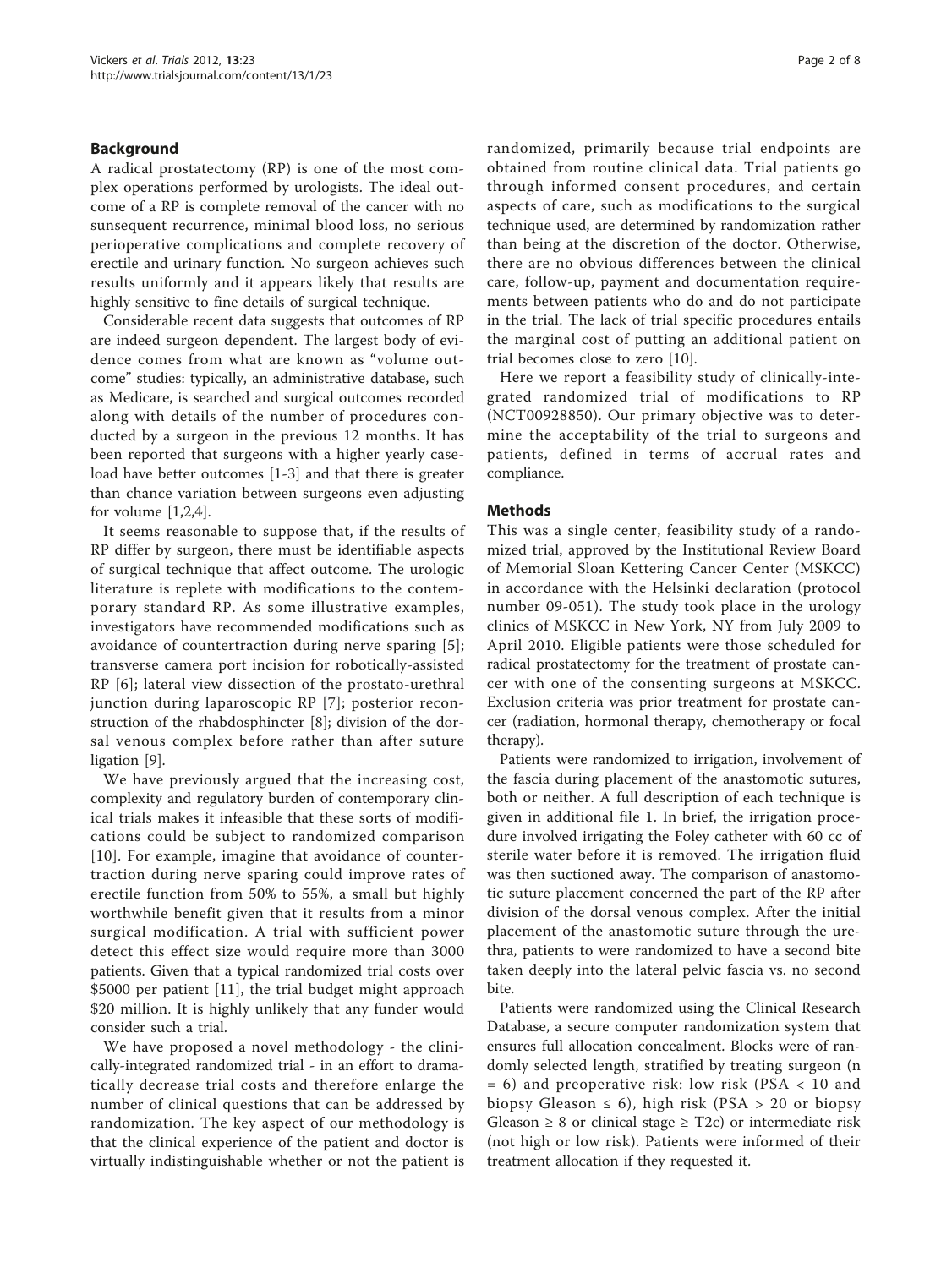<span id="page-2-0"></span>The primary endpoints were the proportion of patients accured and the accrual rate. The secondary objective was to determine surgeon compliance with allocation and outcomes recording. We choose a sample size of 180. Based on an expected accrual rate of 50- 65% of eligible patients, the 95% Poisson confidence interval around 180 events in a unit period is 155-208 and the 95% exact binomial confidence interval for a proportion of 180 patients (e.g. data completion) is at most  $\pm$  8%.

In addition, we summarized the proportion of patients with eligible post-operative functional assessments, collected as part of routine clinical practice. Patients were defined as functional if they did not use routinely need continence pads in everyday life. We converted the time-to-event data into binary variables for the outcomes of 6 month and 12 month function. For 6 (12) month outcomes, patients who regained function before 7 (14) months after surgery were considered to have regained function; patients who were not functional after 5 (10) months and who did not regain function between 5 and 7 (10 and 14) months were considered non-functional. All analyses were conducted using Stata 11.0 (Stata Corp., College Station, Tx).

# Results

The trial was stopped shortly before achieving accrual goals when the Urology Service at Memorial Sloan-Kettering Cancer Center placed a temporary moratorium on all clinical trial consents due to staffing changes. Out of a total of 260 eligible patients, 154 (59%; 95% C.I. 53%, 65%) consented. Of the remainder, 56 patients declined to participate and 20 were not approached on recommendation of the treating surgeon. Thirty patients were not approached for logistical reasons, such as staff availability or patient time constraints (Figure 1).

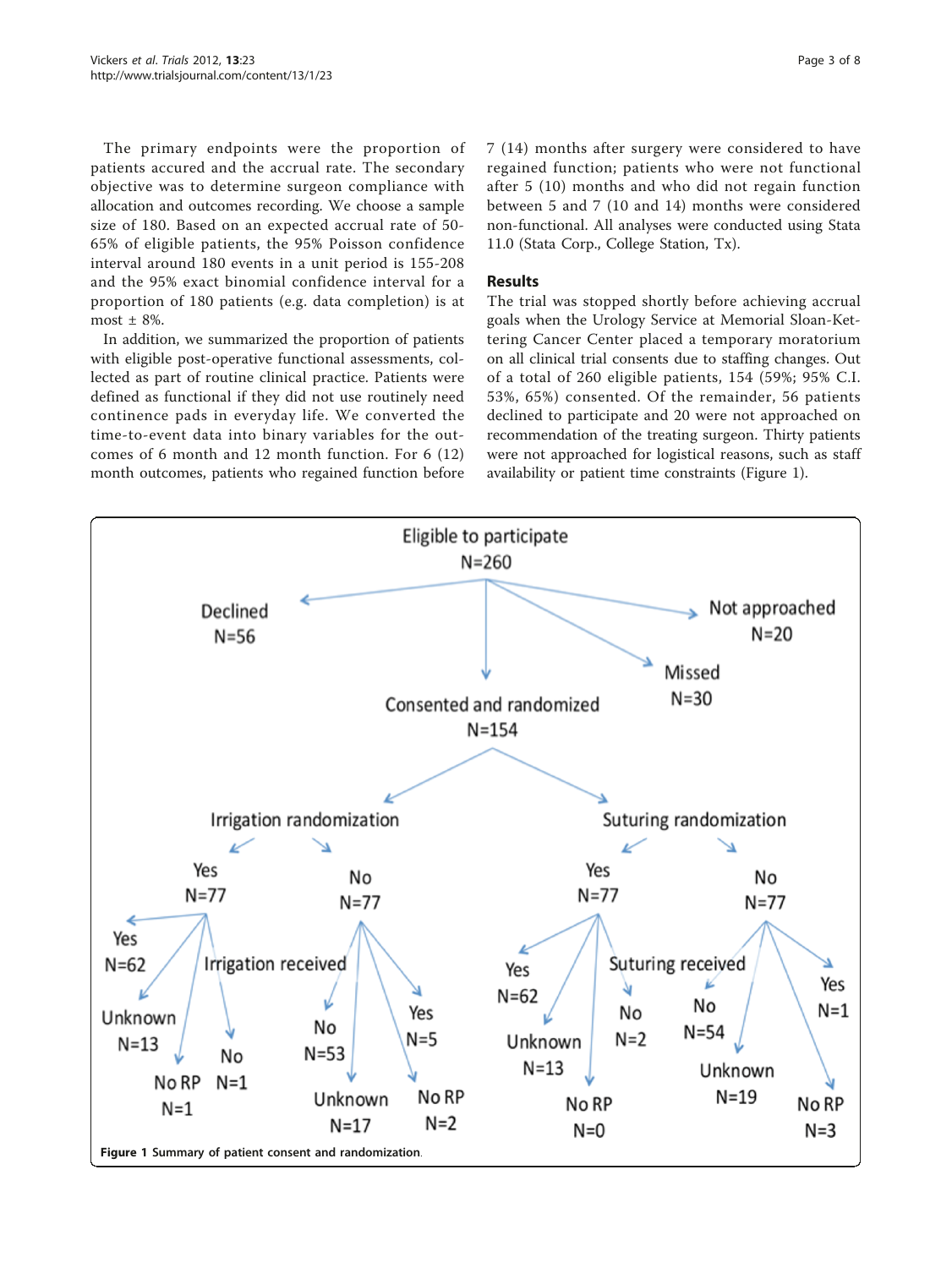#### <span id="page-3-0"></span>Table 1 Baseline characteristics of the study sample.

|                                        | No fascial suturing ( $n = 77$ ) | Fascial suturing ( $n = 77$ ) |  |
|----------------------------------------|----------------------------------|-------------------------------|--|
| Age                                    | 61.1 (57.8, 64.1)                | 61.3 (57.7, 65.3)             |  |
| PSA at diagnosis                       | 5.19 (3.66, 6.59)                | 5.17 (3.76, 6.59)             |  |
| Clinical stage T1                      | 57 (74%)                         | 52 (68%)                      |  |
| Clinical stage T2a                     | 12 (16%)                         | 14 (18%)                      |  |
| Clinical stage T2b+                    | 8 (10%)                          | 11 (14%)                      |  |
| Biopsy Gleason grade                   |                                  |                               |  |
| 6                                      | 28 (36%)                         | 29 (38%)                      |  |
| $\overline{7}$                         | 42 (55%)                         | 40 (52%)                      |  |
| 8                                      | 7 (9%)                           | 8 (10%)                       |  |
| Patients undergoing surgery            | $n = 74$                         | $n = 77$                      |  |
| Pathologic Gleason grade <sup>1</sup>  |                                  |                               |  |
| 6                                      | 10 (14%)                         | 8 (11%)                       |  |
| 7                                      | 57 (77%)                         | 59 (79%)                      |  |
| 8                                      | 7 (9%)                           | 8 (11%)                       |  |
| Positive surgical margins <sup>2</sup> | 11 (15%)                         | 9 (12%)                       |  |
| Seminal vesicle invasion               | 5 (7%)                           | 7 (9%)                        |  |
| Extraprostatic extension               | 35 (47%)                         | 36 (48%)                      |  |
| Lymph node invasion                    | 6 (8%)                           | 6 (8%)                        |  |
|                                        | Irrigation ( $n = 77$ )          | No irrigation ( $n = 77$ )    |  |
| Age                                    | 60.3 (55.9, 65.2)                | 59.9 (56.1, 64.2)             |  |
| PSA at diagnosis                       | 4.95 (3.72, 6.90)                | 4.95 (3.66, 6.90)             |  |
| Clinical stage T1                      | 44 (57%)                         | 49 (64%)                      |  |
| Clinical stage T2a                     | 18 (23%)                         | 16 (21%)                      |  |
| Clinical stage T2b+                    | 15 (19%)                         | 12 (16%)                      |  |
| Biopsy Gleason grade                   |                                  |                               |  |
| 6                                      | 30 (39%)                         | 29 (38%)                      |  |
| $\overline{7}$                         | 32 (42%)                         | 34 (44%)                      |  |
| 8                                      | 15 (19%)                         | 14 (18%)                      |  |
| Patients undergoing surgery            | $n = 74$                         | $n = 76$                      |  |
| Pathologic Gleason grade <sup>1</sup>  |                                  |                               |  |
| 6                                      | 9(12%)                           | 11 (15%)                      |  |
| 7                                      | 59 (78%)                         | 57 (76%)                      |  |
| 8                                      | 8 (11%)                          | 7 (9%)                        |  |
| Positive surgical margins <sup>2</sup> | 11 (14%)                         | 13 (17%)                      |  |
| Seminal vesicle invasion               | 10 (13%)                         | 8 (11%)                       |  |
| Extraprostatic extension               | 35 (45%)                         | 34 (45%)                      |  |
| Lymph node invasion                    | 7 (9%)                           | 7 (9%)                        |  |

All values are median (IQR) or frequency (proportion).

1. Grade not assess in one patient due to neoadjuvant therapy

2. One patient missing data

As individual clinics were added to the study over time, we evaluated the accrual rate using the last 3 months of the study (January - March 2010), when all clinics were actively consenting patients. A total of 111 eligible patients were seen during this time, of which 67 were consented for a consent rate of 60%. Based on these numbers, we expect to accrue approximately 270 patients

per year (95% CI: 208, 340). If we further assume that, with further experience of trial management and liberalization of the eligibility criteria - if a future study did not exclude patients for prior treatment - an accrual rate of 300 per year would seem a reasonable target.

There was wide variation in the consent and accrual rate across clinics. We piloted the trial in seven clinics.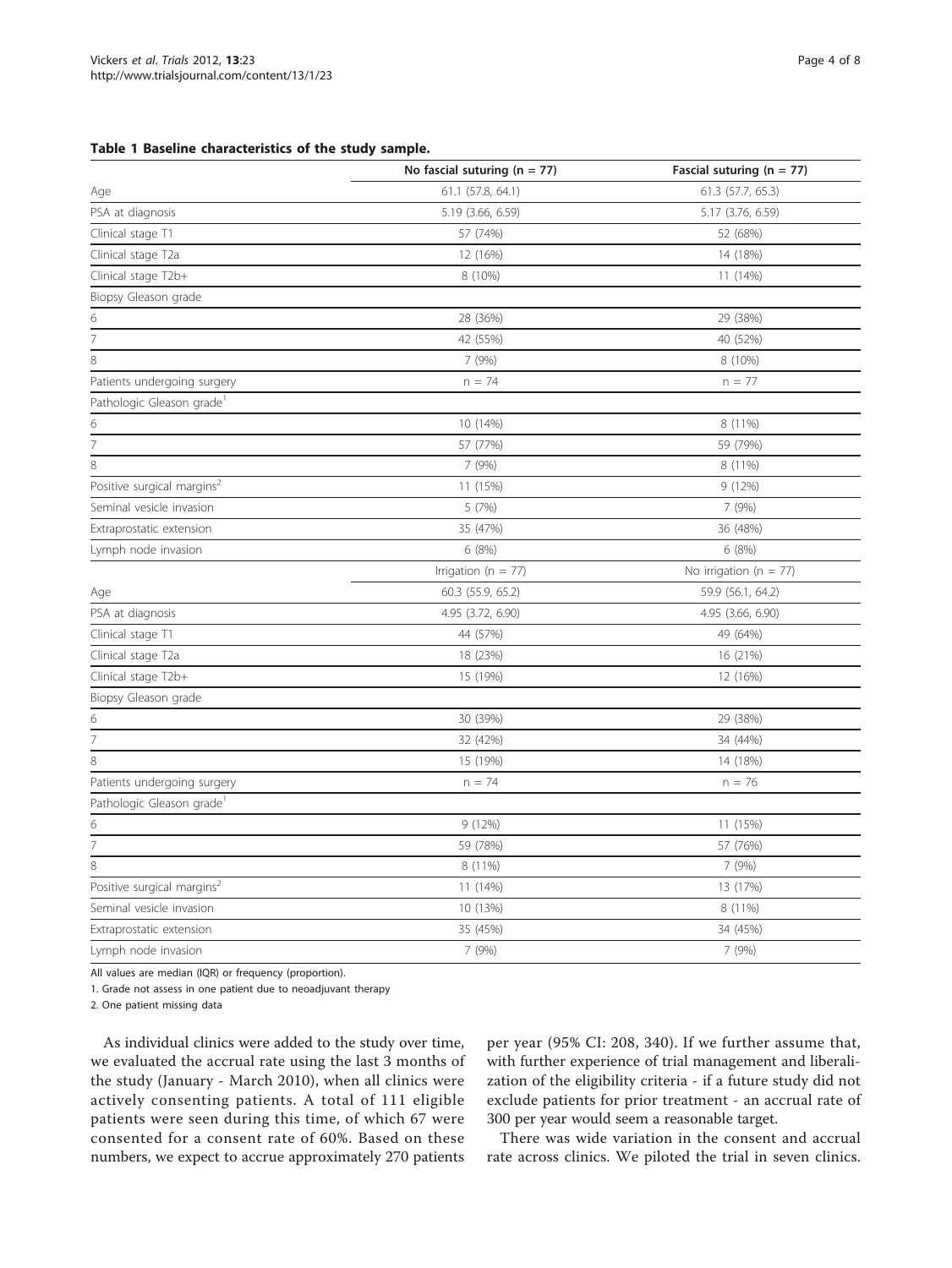In the last three months of the trial, the consent rates across clinics ranged from 33% to 95% and the number of consents from 0 (a clinic where no eligible patients presented) to 21.

Table [1](#page-3-0) summarizes the baseline characteristics of included patients. The cohort is typical of the trend towards treatment of higher risk patients following the increasing reliance on active surveillance at academic centers.

Of the 154 patients randomized, 151 received radical prostatectomy. Figure [1](#page-2-0) summarizes the number of patients who were treated according to their randomization. A non-trivial number of patients, around 1 in 5, were missing data on the actual treatment received. Nonetheless, in patients for whom treatment was recorded, this was inconsistent with allocation for only 6% (95% C.I. 2%, 10%), suggesting good surgeon compliance.

We explored predictors of protocol deviations, either in terms of failure to document procedures or differences between randomized and received procedure. There were no statistically significant associations with any patient characteristics (stage, grade, PSA or age) or treatment allocation (relative risk for irrigation of 0.64; 95% C.I. 0.37, 1.10; p = 0.12; relative risk for fascial suturing of 0.78; 95% C.I. 0.45, 1.40;  $p = 0.4$ ). There were, however, clear differences between surgeons ( $p =$ 0.021). One surgeon had clearly lower documentation rates (61% vs. 79%); a different surgeon was responsible for 4 out of the 7 cases where treatment was inconsistent with allocation.

Table 2 summarizes the number of patients with currently available functional outcome data. An acceptable proportion of patients had eligible assessments at 6 (65%; 95% C.I. 57%, 72%) and 12 months (71%; 95% C.I. 63%, 78%). Furthermore, we expect some of the patients currently with no assessments or a last assessment before the eligibility window to return for an assessment in the future, potentially increasing the number of

Table 2 Summary of functional outcomes assessment for patients on protocol 09-051 who received radical prostatectomy (n = 151).

|                                                    | Continent   |              |
|----------------------------------------------------|-------------|--------------|
|                                                    | 6<br>months | 12<br>months |
| Yes                                                | 68          | 99           |
| <b>No</b>                                          | 30          | 8            |
| First assessment after window* & functional        | 2           |              |
| Last assessment before window* & not<br>functional | 38          | 31           |
| No assessments                                     | 13          |              |

\*window is defined as 10-14 months for 12 month assessment and 5-7 months for 6 month assessment.

patients with eligible functional outcome data. We did not find statistically significant associations between missing data and any patient characteristics or treatment allocation (relative risk for irrigation 0.99; 95% C.I. 0.60, 1.60; p = 1; relative risk for suturing 0.88; 95% C.I. 0.53, 1.40;  $p = 0.6$ ). However, again there were marked differences between surgeons ( $p = 0.034$ ). The total number of patients with missing documentation of procedure or missing outcome data was 65 (43%; 95% C.I. 36%, 51%).

Although we did not expect to find important differences between groups in this underpowered feasibility study, we did conduct exploratory analyses of outcome by group. A total of 13 patients experienced a biochemical recurrence, 8 among those randomized to receive urethral irrigation and 5 among those randomized not to receive the intervention (hazard ratio 1.6; 95% C.I. 0.51, 4.81). Continence at one year was reported by 54 out of 56 patients randomized to fascial involvement in the placing of the anastomotic sutures (96%) compared to 45 out of 51 in patients randomized to have no fascial suturing (88%; risk difference 8%, 95% C.I., -2%, 18%).

# **Discussion**

We have demonstrated the feasibility of a clinically-integrated randomized trial. First, the trial was conducted at extremely low cost. With the exception of protocol writing and data analysis, and start-up meetings with surgeons and on-going trial monitoring, the only nontrivial expenditure of time or money was for consenting patients. Clinic staff could readily identify and flag eligible patients with a negligible expenditure of effort. We found that surgeons could usually explain the idea behind the trial to patients in 2 - 3 minutes. Consent paperwork was handled by research assistants concurrent with other standard consents, such as for tissue use protocols. The process of randomization - stratification, faxing of consent documents, and communication of results to surgical fellows - took research assistants 5 - 10 minutes per patient. Trial data were directly downloaded from the clinical database by the trial statistician. In comparison with a traditional trial, our study avoided many costs - including those for research assistants to follow patients over time as well as the cost of data abstraction and data entry - but did not incur any additional costs, as all aspects of the clinically-integrated trial (e.g. consent, start up meetings) are also a necessary part of more traditional designs.

Second, randomization did indeed become a routine part of clinical practice, with approximately 80% of patients being approached and close to 75% of those agreeing to participate. Third, we were able to obtain outcome data on a high proportion of patients, despite there being no attempt whatsoever to follow trial patients differently outside of routine clinical care.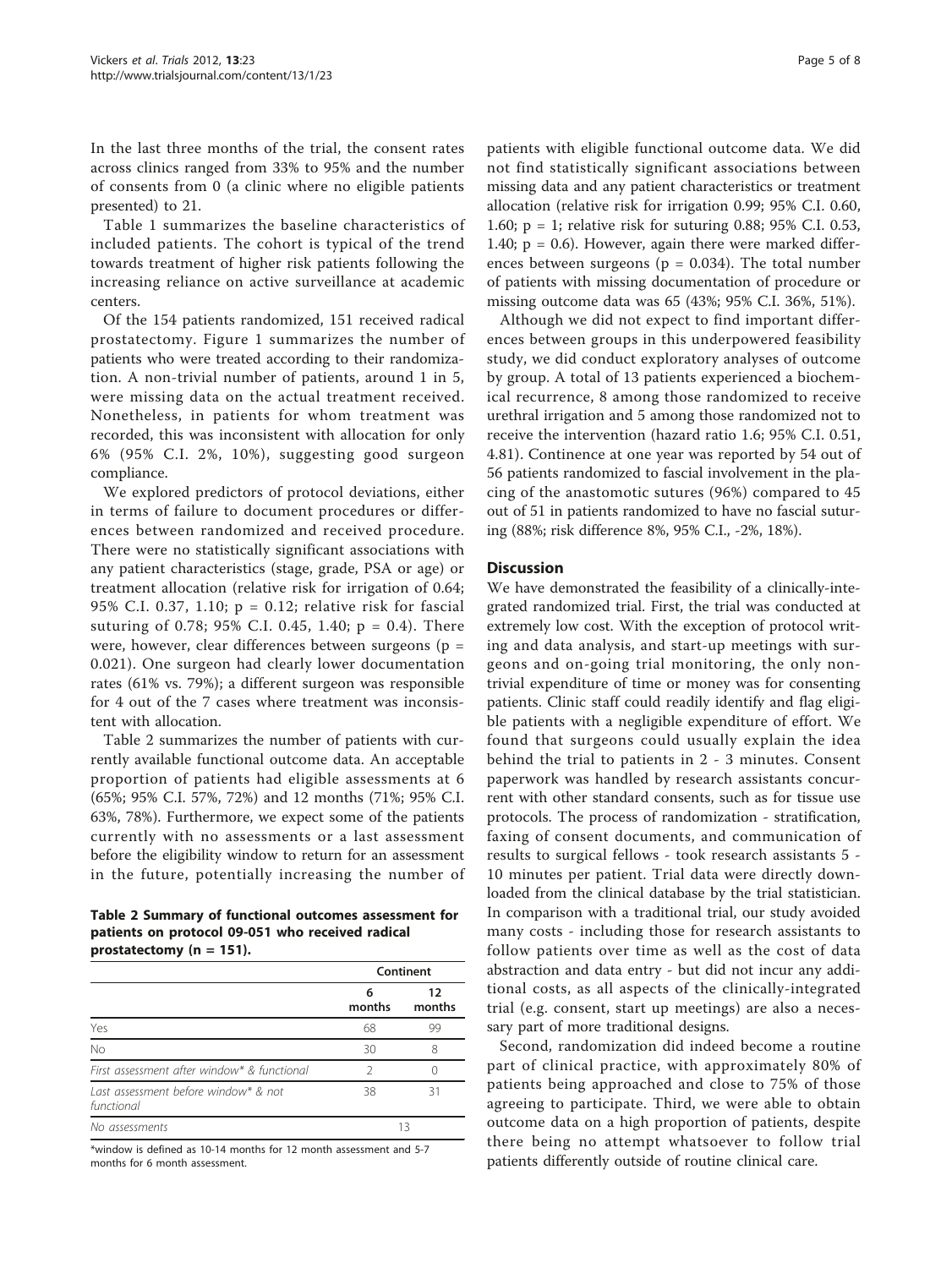Various lessons were learned during study start up and implementation. Before the first patient was randomized, trial staff spent time with clinic patients discussing how different ways of describing the trial would affect the degree of comfort that they would feel in participating. The major concern of patients concerned whether they might receive substandard care if they took part. Patients appeared particularly averse to descriptions of the trial suggesting that treatment would be given at random. Accordingly, in both the written consent form (see additional file [2\)](#page-6-0) and in oral presentations of the trial, the "uncertainty principle"[[12\]](#page-7-0) was stressed. Patients were told that surgeons would always use their clinical judgment, and would choose the treatment approach that would lead to the best outcome; if and only if the surgeon was genuinely unsure of which approach to take would the randomized allocation be accessed. Discussions with patients also revealed that it was critical that the trial first be introduced to them by their surgeon; being approached by a research assistant or even clinical fellow (a surgeon in training working with the attending surgeon) would lead patients to suspect that their surgeon was not fully confident about the trial.

Given the critical role that administrative clinic staff played in identifying eligible patients and bringing them to the attention of surgeons, we expended considerable effort involving clinical staff in trial start up (see additional file [3\)](#page-6-0). As each surgeon ran clinics in a slightly different way, we relied on clinic staff to suggest trial procedures. For example, one clinic nurse suggested including a brightly colored reminder notice in the case file given to the surgeon before entering the consultation room. Involving staff in this way increased "ownership" in the trial and provided incentives for high accrual rates. To complement this approach, we tracked consent rates for different clinics, bringing the results to the attention of surgeons and their clinic staff.

Surgical fellows play a key role in the everyday running of clinics, in most instances, being the first doctor who sees a patient considering surgery. Working closely with the surgical fellows therefore also became a key aspect of efficient trial management. Indeed, we often saw large changes in accrual rates within a particular clinic as fellows rotated. We were keen to emphasize the importance and novelty of the trial and to appeal to fellows' commitment to evidence-based medicine.

That said, encouragement of surgeons, surgical fellows and non-medical clinic staff may have been unproductive without the full support of the surgical leadership of the hospital. The co-principal investigator was the chair of the Department of Surgery. It is difficult to imagine that the trial would have accrued without this enthusiastic endorsement.

Nonetheless, further attention to routine systems of data gathering will be required before the methodology can be optimized. Recording of compliance with randomization was missing in about 20% of cases, and so clearly additional procedures need to be established to ensure this key aspect of documentation. In particular, we propose adding easy to use "tick boxes" in the operative record. Doing so would not only ease documentation, but would allow the study team to conduct ongoing monitoring of compliance both with documentation and with treatment allocation. This would allow identification of surgeons with poor compliance and suitable intervention.

Recording of patient outcome, while adequate, was also less than perfect. Since the protocol was opened, we have moved to entirely electronic reporting of patient outcomes, via emails to patients at home or iPads in the clinic. To assess how this new system affects patient reporting, we studied all patients treated by radical prostatectomy between January 2010 (towards the end of the trial, when the electronic recording was fully implemented) and October 2010 (to allow all patients to have 14 months of follow-up). During this period, 599 patients were treated and we obtained data for urinary function at one year from 498, a data completion rate of 83%. We are also in the process of implementing a system that provides feedback to patients on the basis of their answers, for example, recommending referral to a voiding dysfunction specialist to patients who report urinary dysfunction [\[13](#page-7-0)]. We anticipate that improving use of patient-reported outcomes in clinical practice - an approach that has been shown to improve doctor-patient communication [\[14](#page-7-0)] and decrease symptom intensity [[15\]](#page-7-0) - will also increase data completion rates in subsequent clinically-integrated trials. We also recommend the use of sensitivity analysis in any subsequent, fully powered trial, to determine whether missing data may have influenced the strength or direction of results.

That said, we are confident that the rates of data completion we report here - even if suboptimal - fully justifies the clinically-integrated randomized trial methodology. With respect to missing documentation on surgical approaches, we have no reason to believe that missing data reflected treatment choices: in discussion with clinicians, it seemed that documentation failures were inadvertent. Naturally, we cannot entirely rule out bias with respect to documentation. This is partly a function of having relatively wide confidence intervals around the estimates of differences between groups. Perhaps more importantly, the possibility of bias may change depending on the surgeons and comparison involved. For example, it might be that in some other implementation of the clinically-integrated trial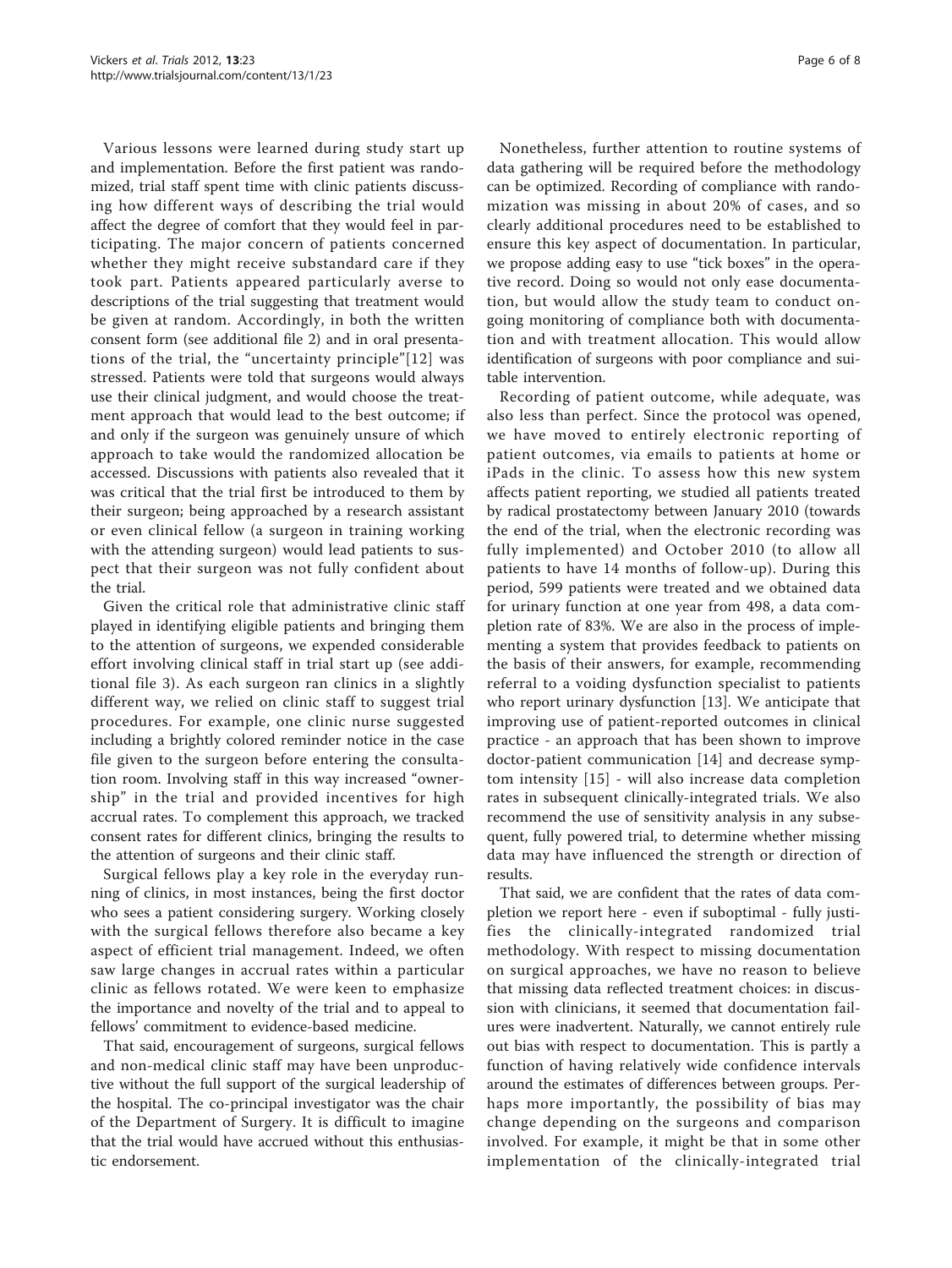<span id="page-6-0"></span>methodology, a sub-group of surgeons with strong preferences might attempt to subvert the trial by selective documentation. As such, careful monitoring of documentation rates, and statistical comparisons of patients with and without documentation of the procedure used, will be important in any clinically-randomized trial.

With respect to missing outcome data, we saw no evidence that this varied by patient characteristics. To determine whether our 29% rate of missing data is in anyway extreme or outlying in the context of randomized trials in general, we examined typical rates in other fields. In two studies examining reports in major medical journals, about 20% of trials had a rate of missing data more than 20%[[16,17](#page-7-0)]. However, rates do vary depending on the patient group and length of follow-up: mean 30% at one year in weight loss research [[18\]](#page-7-0); mean 37% for short-term studies of depression [[19\]](#page-7-0); 20% of rheumatology trials had more than 30% missing data [[20\]](#page-7-0). It is of note that in each of these research areas, the likelihood of bias due to missing data is far higher than for the current trial. There are obvious reasons why drop-out would be associated with inefficacy in depression or weight-loss trials and with medication side-effects in rheumatology trials. In contrast, it is hard to see how a patient's allocation or continence status would affect his propensity to continue with clinical follow-up. In contrast, patients return for follow-up after radical prostatectomy to check for recurrence. If a patient with urinary dysfunction was more or less likely to return for a cancer check, then the mechanism for this is far less obvious than how continuing depression would affect a patient's willingness to continue on a drug study.

As such, missing outcome data is largely an issue of decreased sample size. A more traditional approach to the randomized trial, where patients would complete protocol-specific questionnaires under close monitoring by study staff, might well have a higher overall rate of data completion. Given the expense of such trials, and the lowered patient acceptance of and recruitment to studies that involve additional reporting burden, the overall number of patients providing data would likely be higher with a clinically-integrated trial approach. This might also be explained in a "value of information" context [[21\]](#page-7-0): the cost per data point is dramatically lower for the clinically-integrated trial, so given a fixed research budget, this approach will result in more information to help guide clinical practice.

# Conclusions

We have demonstrated the feasibility of a clinically-integrated randomized trial, an approach that allows trials to be run at very low cost, with minimal disruption to patients and clinicians. A fully powered version of a

radical prostatectomy trial is now underway. Due to incomplete documentation of surgical approach we report here, the follow-up trial includes specific procedures to aid documentation, by incorporating "tick boxes" in the surgical medical record. We encourage other researchers to consider how our methodology might be applied to different research questions.

# Additional material

[Additional file 1: A](http://www.biomedcentral.com/content/supplementary/1745-6215-13-23-S1.PDF)ppendix A 09 051 write up description of surgical techniques. Detailed description, including diagrams, of the surgical techniques compared in the trial.

[Additional file 2: A](http://www.biomedcentral.com/content/supplementary/1745-6215-13-23-S2.PDF)ppendix B 09 051 write up informed consent. The informed consent used in the trial.

[Additional file 3: A](http://www.biomedcentral.com/content/supplementary/1745-6215-13-23-S3.PDF)ppendix C 09 051 write up brief for clinical staff. A briefing document circulated to clinical staff in urology that describes the trial.

#### List of abbreviations

CI: Confidence interval; MSKCC: Memorial Sloan Kettering Cancer Center; PSA: Prostate specific-antigen; RP: Radical prostatectomy

#### Acknowledgements

Supported by R21 CA133869 grant from the National Cancer Institute to Dr Vickers. Supported in part by funds from David H. Koch provided through the Prostate Cancer Foundation, the Sidney Kimmel Center for Prostate and Urologic Cancers and P50-CA92629 SPORE grant from the National Cancer Institute to Dr. P T Scardino.

#### Author details

<sup>1</sup>Department of Epidemiology and Biostatistics, Memorial Sloan-Kettering Cancer Center, 1275 York Avenue, New York, New York 11215 USA. <sup>2</sup>Department of Pharmacy, University of Washington, Seattle, Washington 98195, USA. <sup>3</sup>Department of Surgery, Memorial Sloan-Kettering Cancer Center, 1275 York Avenue, New York, New York 11215 USA.

#### Authors' contributions

The overall methodology was conceived by AJV, with input from PTS. The design of the protocol was by AJV and PTS, with input from all authors. CB was responsible for the statistical analysis. AJV and CB drafted the manuscript, the final version of which was read and approved by all authors.

#### Competing interests

The authors declare that they have no competing interests.

Received: 29 August 2011 Accepted: 24 February 2012 Published: 24 February 2012

#### References

- Vickers A, Savage C, Bianco F, Mulhall J, Sandhu J, Guillonneau B, Cronin A, Scardino P: [Cancer control and functional outcomes after radical](http://www.ncbi.nlm.nih.gov/pubmed/21095055?dopt=Abstract) [prostatectomy as markers of surgical quality: analysis of heterogeneity](http://www.ncbi.nlm.nih.gov/pubmed/21095055?dopt=Abstract) [between surgeons at a single cancer center.](http://www.ncbi.nlm.nih.gov/pubmed/21095055?dopt=Abstract) Eur Urol 2011, 59(3):317-322.
- 2. Begg CB, Riedel ER, Bach PB, Kattan MW, Schrag D, Warren JL, Scardino PT: [Variations in morbidity after radical prostatectomy.](http://www.ncbi.nlm.nih.gov/pubmed/11948274?dopt=Abstract) N Engl J Med 2002, 346(15):1138-1144.
- 3. Vickers AJ, Bianco FJ, Serio AM, Eastham JA, Schrag D, Klein EA, Reuther AM, Kattan MW, Pontes JE, Scardino PT: [The surgical learning curve for](http://www.ncbi.nlm.nih.gov/pubmed/17652279?dopt=Abstract) [prostate cancer control after radical prostatectomy.](http://www.ncbi.nlm.nih.gov/pubmed/17652279?dopt=Abstract) J Natl Cancer Inst 2007, 99(15):1171-1177.
- 4. Bianco FJ Jr, Vickers AJ, Cronin AM, Klein EA, Eastham JA, Pontes JE, Scardino PT: [Variations among experienced surgeons in cancer control](http://www.ncbi.nlm.nih.gov/pubmed/20083278?dopt=Abstract) [after open radical prostatectomy.](http://www.ncbi.nlm.nih.gov/pubmed/20083278?dopt=Abstract) J Urol 2010, 183(3):977-982.